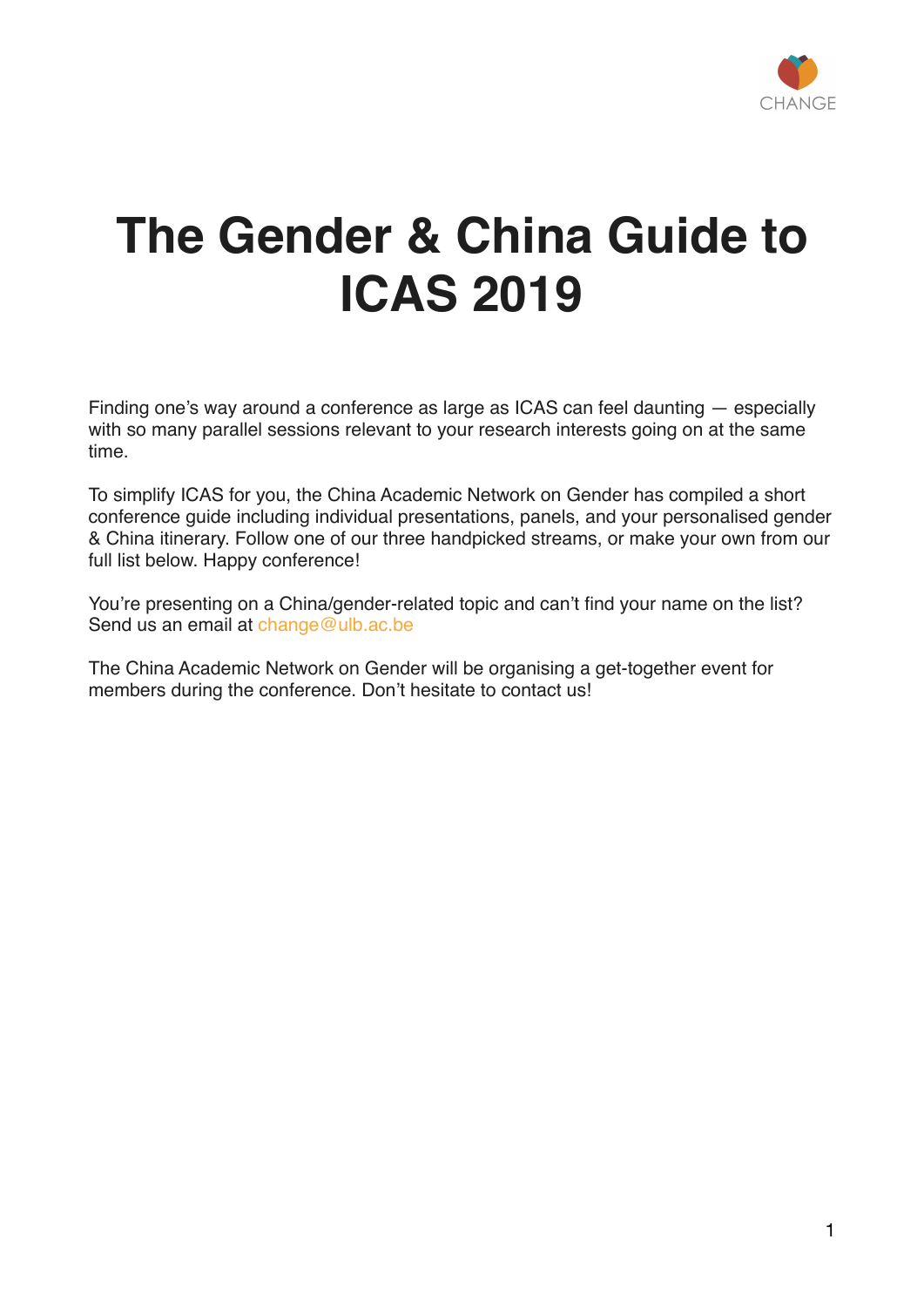

# **Your personalised gender & China itinerary**

## **Stream 1: Gender Representations and Feminisms**

**Tuesday, July 16**

**10:00 – 11:45** 

**Religion, Politics, and the Representation of Chinese Women: Transdisciplinary Perspectives**

Location: Huizinga 0.26

**Breaking the Reputation of Female Rule in China:Daoism and the Rewriting of the History of the Reign of Wu Zetian (624-705)** Timothy Barrett – University of London

**From Mother Love to Spiritual Communities: The Political Vision in Su Xuelin's Jixin** Maram Epstein – University of Oregon

**Mary C.K. Chang, Another Face of Zhang Zhujun?** Ellen Widmer – Wellesley College

**Peace activism in the Women's Movement in Republican China** Louise Edwards – University of New South Wales

## **Wednesday, July 17**

**14:45 – 16:30** Session Title: Liberating Oppressed voices **New Digital Media and Changing Gender Roles: The Rise of Women Cultural Entrepreneurs in a Globalising China** Location: Kamerlingh Onnes A0.28 Daria Berg, Giorgio Strafella — University of St.Gallen, Switzerland

#### **17:00 – 18:45**

Session Title: Enterprising-self in China's New Economy: The State, Technology and Individual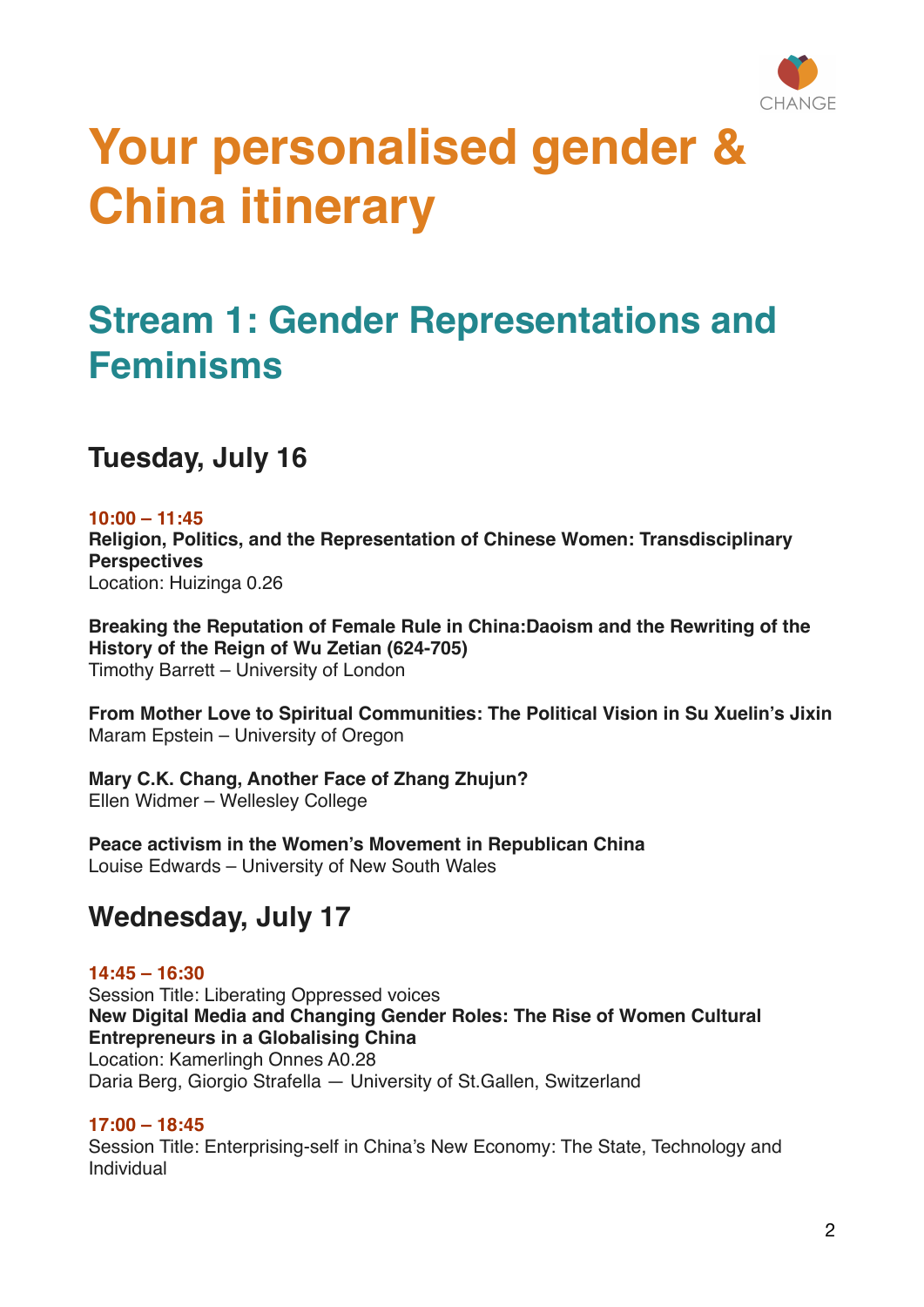

**Wandering Internet Celebrities: Beauty Bloggers and Cross-platform Production** Location: Kamerlingh Onnes A0.28

Zexu Guan, Leiden University, Netherlands

## **Thursday, July 18**

**09:00 – 10:45 Gender and Social Policy in China** Location: Lipsius 2.27

**"Han Teacher in the Uyghur School": Nation, Muslim, and Military Wives in Chinese State Propaganda** Zheng Ying – Netherlands

**Feminism or Marketability: The "Beauty Writer" and "Body Writing" Phenomenon in China and the World** Jolin Tian – University of Wollongong

**Inside Work: Transformations in the Exploitation of Rural Women in Modern China** Tamara Jacka – Australian National University

**Mainland Chinese New Age Milieu and the Post-Maoist Balancing of Yin and Yang** Anna Iskra – University of Hong Kong

#### **11:15 – 13:00**

**The Transnational Languages of Socialist Feminist Internationalism: Chinese and German Perspectives**

Location: Huizinga 0.04

**Socialist Feminist Imaginaries in Shanghai and Berlin in the 1930s** Anup Grewal – University of Toronto

**"Not just a socialist woman, but an international socialist woman": The image of the proletarian woman in German women's writing, 1918-1929** Catherine Smale – King's College London

**Female Solidarity as Hope: Socialist Feminist Writings by Christa Wolf and Ding Ling** Yejun Zou – King's College London

#### **14:45 – 16:30**

**The Threat of the Beautiful Woman: The Influence – or Lack of – European Feminism in Chinese Representations of the Feminine / Feminism** Location: Kamerlingh Onnes B0.13

**Yang Fudong and the ambiguities of female power in contemporary Chinese art,**  Christine Vial Kayser – Creops, Paris IV-Sorbonne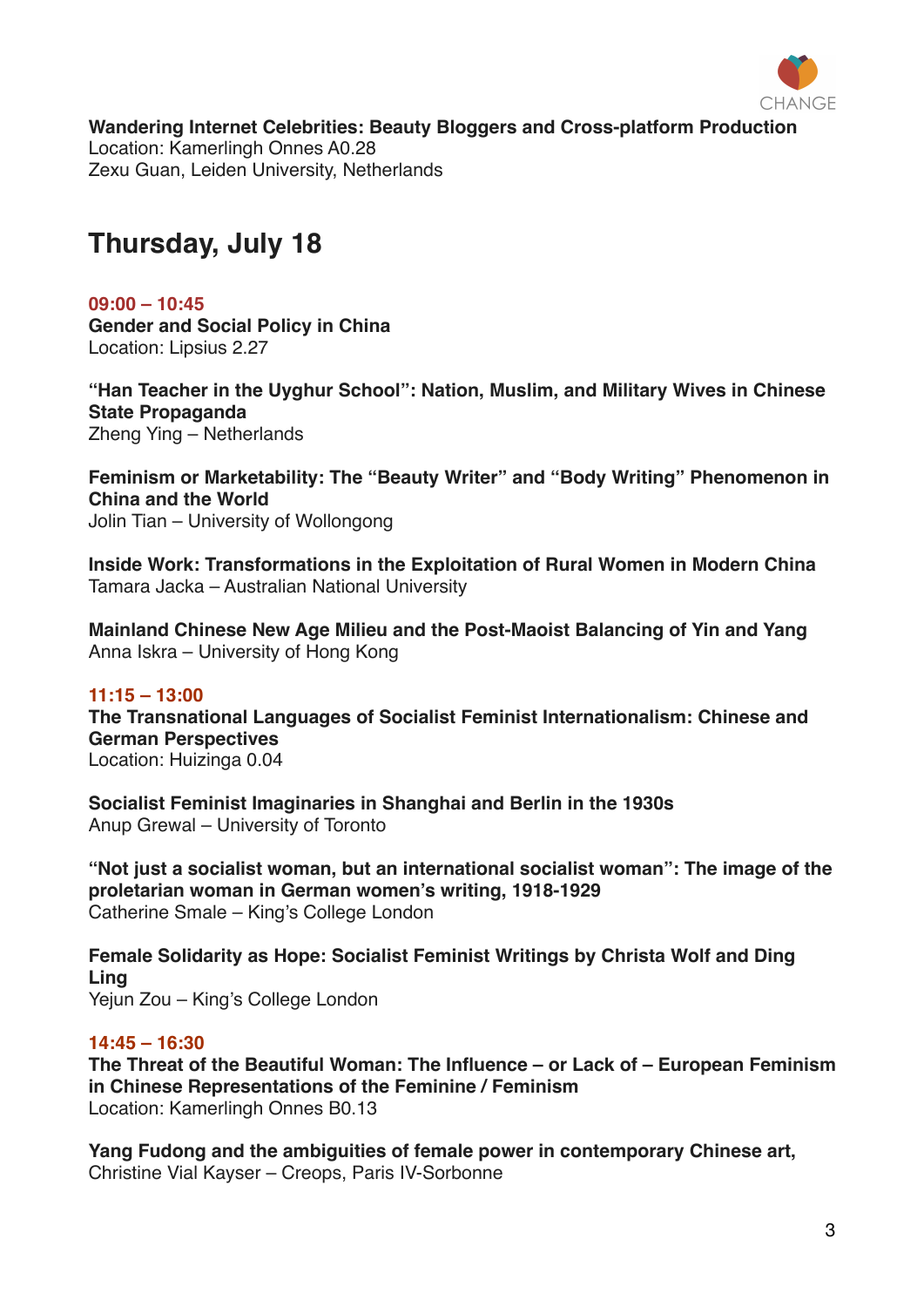

**'My Body Says': Performing Vagina Monologues and Enacting Transnational Feminism in Contemporary China**

Hongwei Bao – University of Nottingham

**Girls who drink human blood: Lipstick, feminism, and the male gaze in Xiao Hong's fiction** Coraline Jortay – Université libre de Bruxelles

**The image of the "modern girl" in the Republican Shanghai in the writings and images of Ye Lingfeng** Marie Laureillard – Lumière-Lyon 2 University

**17:00 – 18:45 Women Empowerment and Female Images in Asia** Location: Lipsius 2.27

**Feminine Visibility, The Self and Design in Early Twentieth Century Visual Culture in China** Sandy Ng – Hong Kong Polytechnic University

**Revising women's work: Representing the production of cotton in 18th-century China** Roslyn Lee Hammers – University of Hong Kong

**Gender and Identity in Hong Kong Art** Silvia Fok – Hong Kong Polytechnic University

## **Friday, July 19**

**09:00 – 10:45 Writing Women's Roles in 5th-13th Century China** Location: Lipsius 0.05

**Representing Palace Women in Medieval Chinese Literature: The "Zhao Feiyan waizhuan" in Images of the Imperial Harem** Olivia Milburn – Seoul National University

**Possession, Revelation, and Identities: Healers, Transcendents, and "Enchanted" Women in Song China** Hsiao-wen Cheng – University of Pennsylvania

**11:15 – 13:00** Session Title: Governance, Religion and Ethnic Others: A View from Southwest China **Religion and Gender: Yao Female Singers and Their Relation with Panhu** Location: Lipsius 0.05 Meiwen Chen, Independent Scholar, Netherlands

**14:45 – 16:30** Session Title: Fictional Realities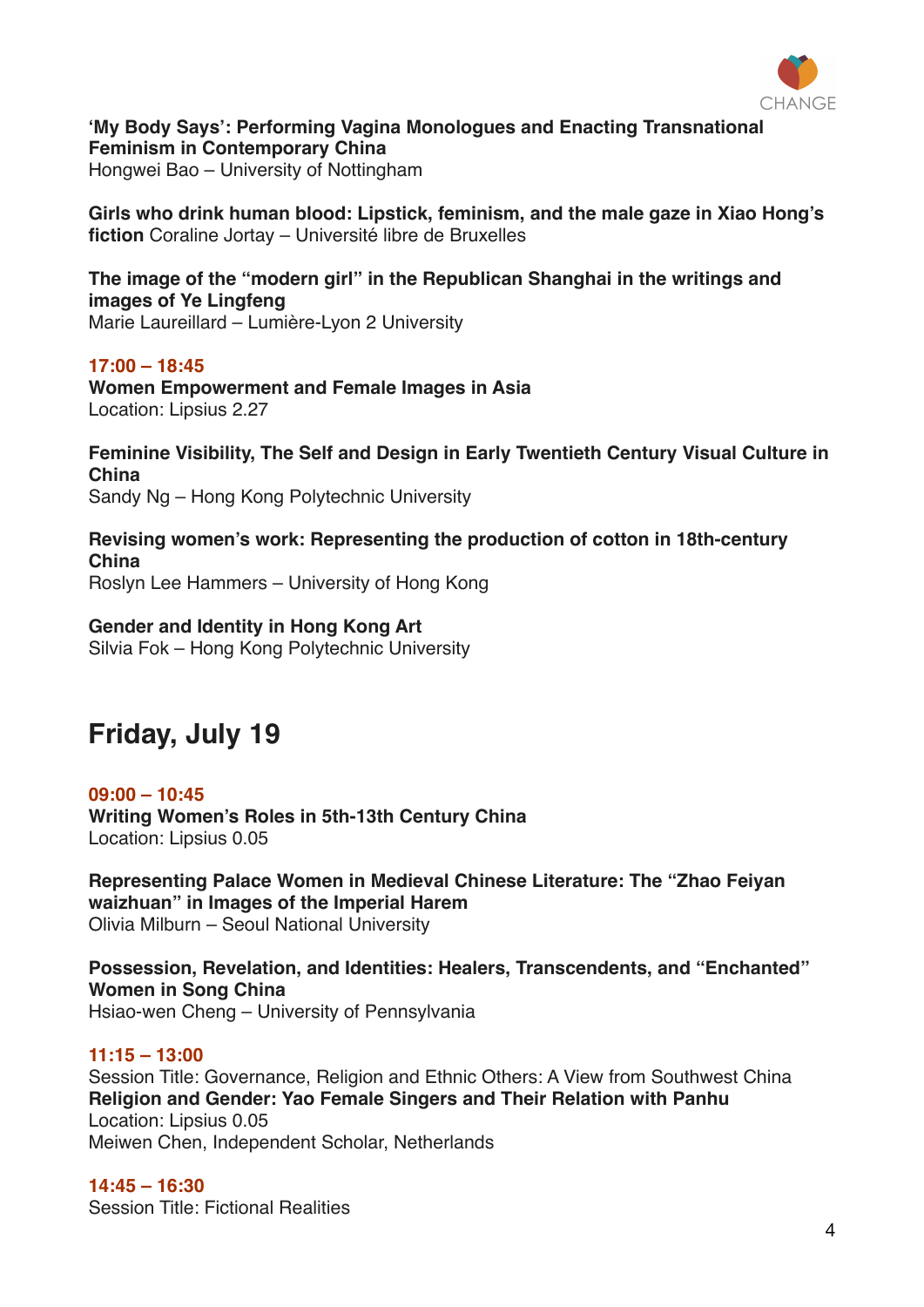

**Tragicomedy: Modern Love and New Women in Yang Jiang's Translated "Comedy of Manners"** Location: Kamerlingh Onnes A0.02

Xi Tian, Bucknell University, United States

#### **17:00 – 18:45**

Session Title: War and Conflict III **Imagining Female Heroism: Three Tales of the Woman Fighter in Republican China** Location: Kamerlingh Onnes B0.16 Iris Ma, University of Notre Dame, United States

## **Stream 2: Beyond Women: Masculinities and Queer Approaches to Gender**

## **Tuesday, July 16**

#### **10:00 – 11:45**

Session Title: ICAS Book Prize 'Humanities' – Shortlisted Authors **After Eunuchs: Science, Medicine, and the Transformation of Sex in Modern China** Location: Kamerlingh Onnes B0.17 Howard Chiang, University of California, Davis, United States

## **Wednesday, July 17**

**09:00 – 10:45** Session Title: Emotion and Transnational Migration in Asia and Europe I **The Pleasure of Being Useful: Ageing Japanese Men, Migration and Encore Careers in Dalian, China** Location: Kamerlingh Onnes B0.30 Kumiko Kawashima, Macquarie University, Australia

#### **17:00 – 18:45**

Session Title: East and Southeast Asian Queer Cultures in Transnational Frames Location: Kamerlingh Onnes B0.20 **Queer Chinese Malaysians' Educational Migration to Taiwan** Ting-Fai Yu, Monash University Malaysia, Malaysia

**Walking Up to the Front: Assembling Gay Live Streamers, Reconfiguring Chinese Gay Male Subjectivities on Gay Dating Apps** Shuaishuai Wang, University of Amsterdam, Netherlands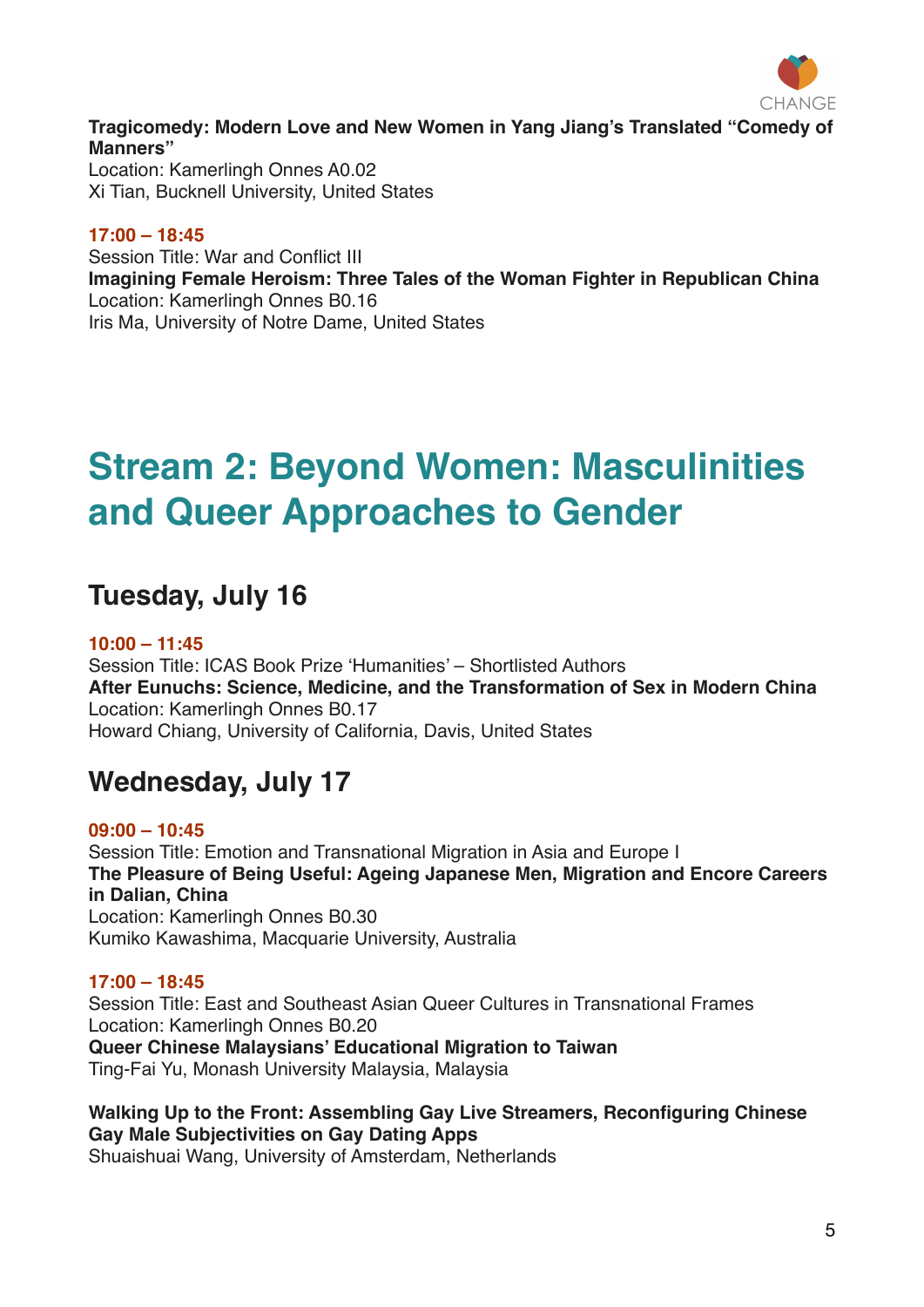

## **Thursday, July 18**

**09:00 – 10:45** Session Title: B&D Carousel: Art, Museums and a Personal Reflection **#notesofapatriot : On Ghana, Asia, China, Fela, Women, Zidane and More** Location: Huizinga 0.04 Lloyd Amoah, Centre for Asian Studies, University of Ghana, Ghana

**11:15 – 13:00** Session Title: Sexuality and Discontent II **Fire in My Heart: Smoldering Pornographies on the Chinese Internet** Location: Kamerlingh Onnes C0.04 Katrien Jacobs, Chinese University of Hong Kong, Belgium

## **Friday, July 19**

#### **11:15 – 13:00**

Session Title: Social Engagement and Activism II **A Traitor or Patriot: Yang Yinyu and Her Struggling in Masculine Society and Nationalism in China** Location: Lipsius 2.27 Xuening Kong, University at Buffalo (SUNY), United States

#### **14:45 – 16:30**

Session Title: Lifestyle, Identities and Social Capital in China, Japan and Korea **Modern Chinese Parenthood: Cultural Identities in Flux** Location: Lipsius 0.28 Marleen Spijkman, University of Twente, Netherlands – Co-Author(s): Menno de Jong, University of Twente, Netherlands ; Ke Xue, Shanghai Jiaotong University, China

## **Stream 3: Marriage, Migration and Comparative Perspectives**

## **Tuesday, July 16**

#### **10:00 – 11:45**

Session Title: Marriage Migration: Emotions, Socio-Economic Decisions and State Policies **Wife or Maid? Chinese Marriage Migrants' Lives in Taiwanese Households** Location: Kamerlingh Onnes A0.14 Paoyi Huang, City University of New York, United States

#### **13:30 – 15:15**

Session Title: B&D Carousel: Migration for a Multitude of Reasons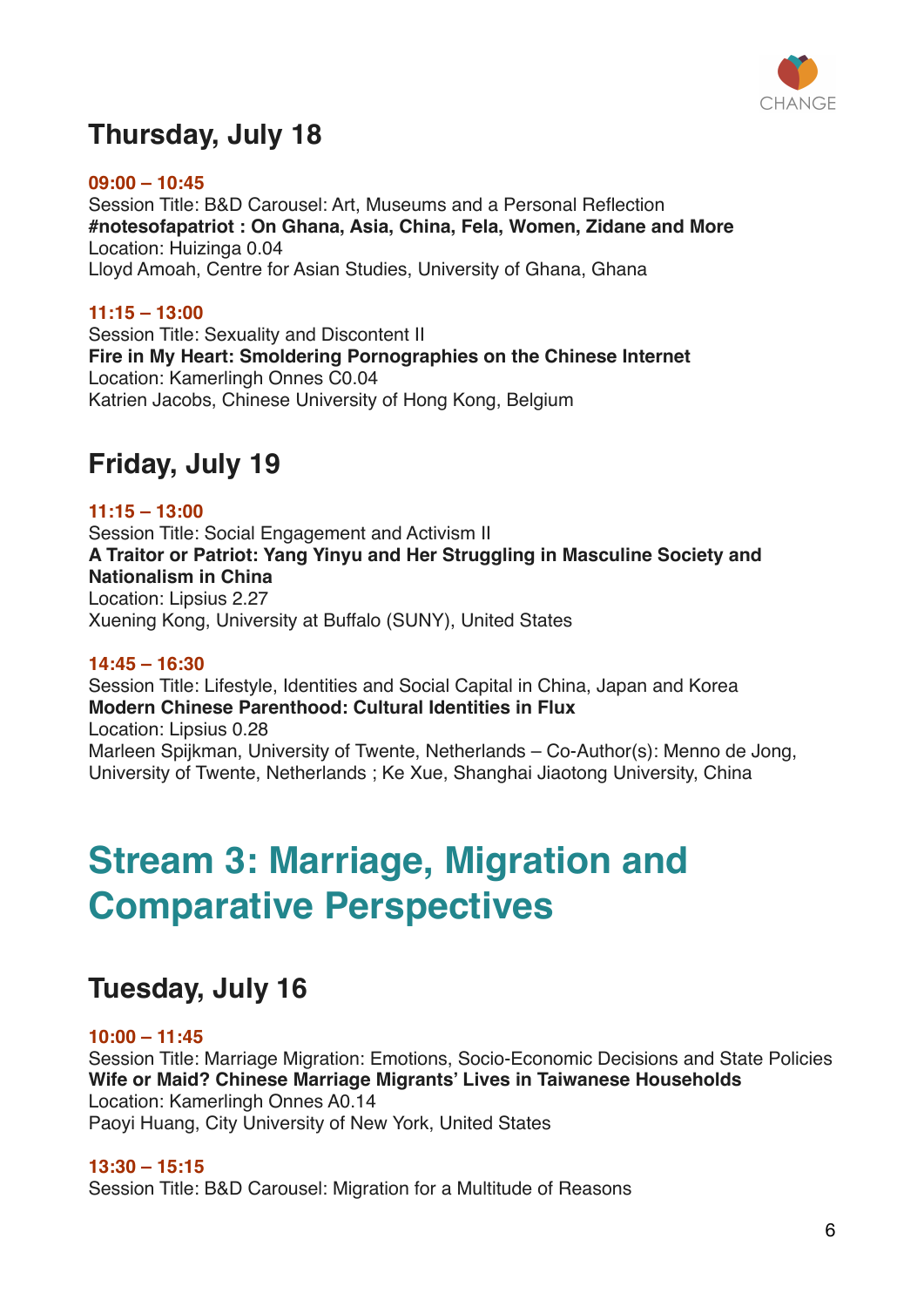

#### **Illusions and Suffering: Chinese Migrants in Paris**

Location: Huizinga 0.23c Simeng Wang, The French National Center for Scientific Research (CNRS), France

### **Wednesday, July 17**

#### **09:00 – 10:45**

Session Title: Emotion and Transnational Migration in Asia and Europe I **The Pleasure of Being Useful: Ageing Japanese Men, Migration and Encore Careers in Dalian, China** Location: Kamerlingh Onnes B0.30 Kumiko Kawashima, Macquarie University, Australia

#### **11:15 – 13:00**

Session Title: Parenting Practices in Public Policy and Media in Contemporary China **Marrying the Perfect Child — Middle Class Norms and Intergenerational Arrangements in the Marriage Corners of Urban China** Location: Kamerlingh Onnes B0.20 Jean-Baptiste Pettier, Affective Societies Collaborative Research Center, Freie Universität Berlin, Germany

#### **14:45 – 16:30**

Session Title: Temporalities and Social Activities in Changing Asian Rural Societies I **Temporalities of Marriage in Contemporary Rural China: Harmonization Between Ritual Practices and Life Rhythms**

Location: Kamerlingh Onnes C0.04 Renyou Hou, Institut Nationales des Langues et Civilisation Orientales, France

#### **17:00 – 18:45**

**Roundtable: New Approaches to "Race" in Asia** Location: Kamerlingh Onnes B0.14

Elizabeth LaCouture University of Hong Kong, Hong Kong

Jason Petrulis University of Hong Kong, Hong Kong

Sonja Thomas Colby College, United States

Lawrence Chua Syracuse University, United States

## **Thursday, July 18**

**09:00 – 10:45**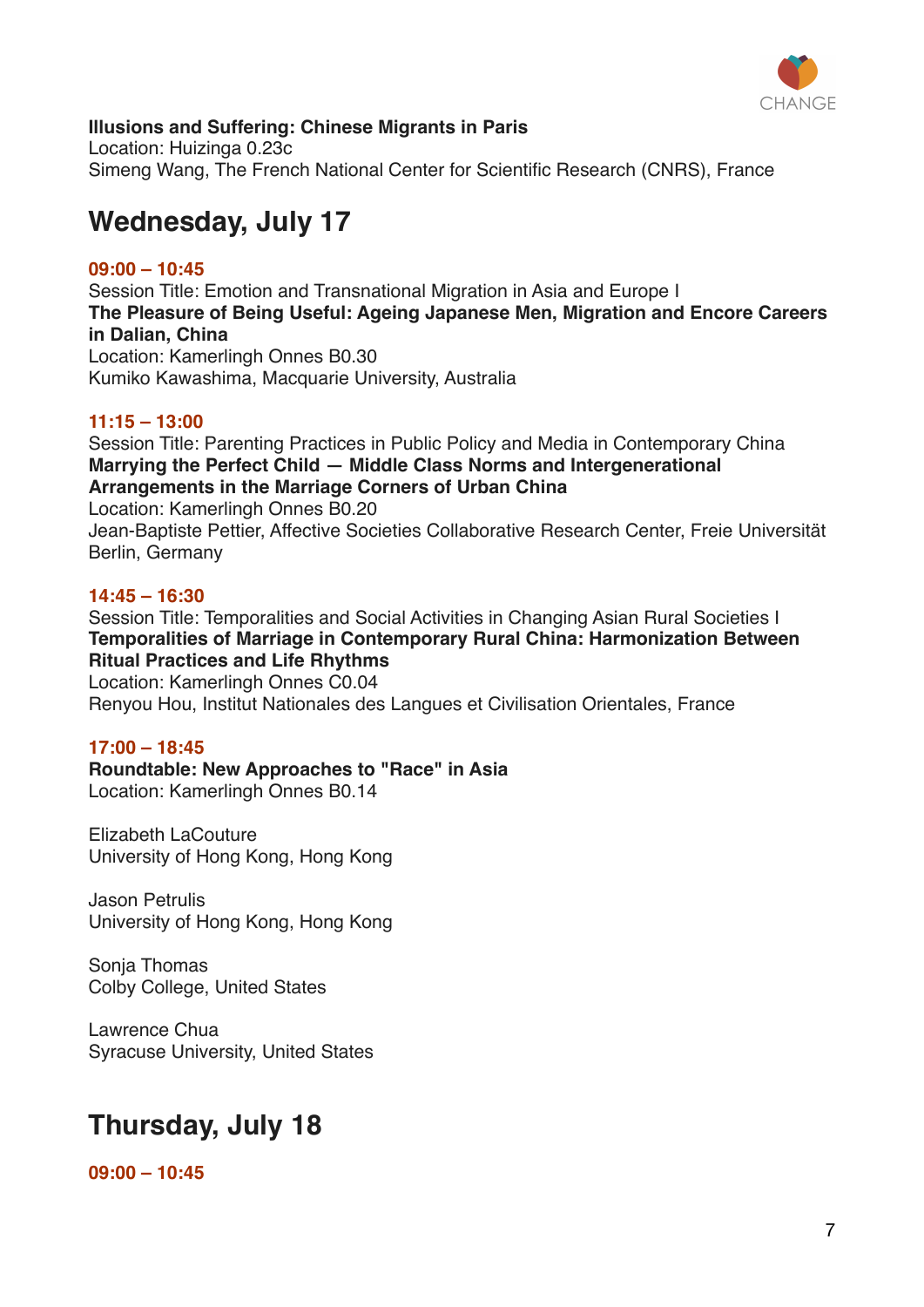

Session Title: Transnational Foodways: Farming, Food Entrepreneurship, and Identity Politics in Asia and Europe

**A Comparative Discourse Analysis of Farming Women in China and Sweden** Location: Lipsius 0.05

Annika Pissin, Lund University, Sweden

#### **11:15 – 13:00**

**The Transnational Languages of Socialist Feminist Internationalism: Chinese and German Perspectives**

Location: Huizinga 0.04

**Socialist Feminist Imaginaries in Shanghai and Berlin in the 1930s** Anup Grewal – University of Toronto

**"Not just a socialist woman, but an international socialist woman": The image of the proletarian woman in German women's writing, 1918-1929** Catherine Smale – King's College London

**Female Solidarity as Hope: Socialist Feminist Writings by Christa Wolf and Ding Ling** Yejun Zou – King's College London

#### **14:45 - 16:30**

**Rethinking Gender Equality and Transitional Justice in Post-War Taiwan** Location: Lipsius 2.27

**Taiwan and Marriage Equality** Jens Damm – Chang Jung University, Taiwan

#### **CEDAW in Taiwan and the localization of Women's Human Rights**

Astrid Lipinsky – University Vienna

**The Implementation of Taiwan's Gender Equity Education Act – Current and Future Challenges**

Fanni Maráczi – Pallas Athene Geopolitical Institute

## **Friday, July 19**

#### **09:00 – 10:45**

Session Title: A Century of May Fourths: Legacies, Questions and Reinterpretations **"Our Responsibility": Missionary school girls and the May Fourth Movement in Shanghai, 1917-1929**

Location: Kamerlingh Onnes B0.14 Jennifer Bond, Durham University, United Kingdom

#### **11:15 – 13:00**

Session Title: Student and Skilled Mobilities Across Asia and Beyond II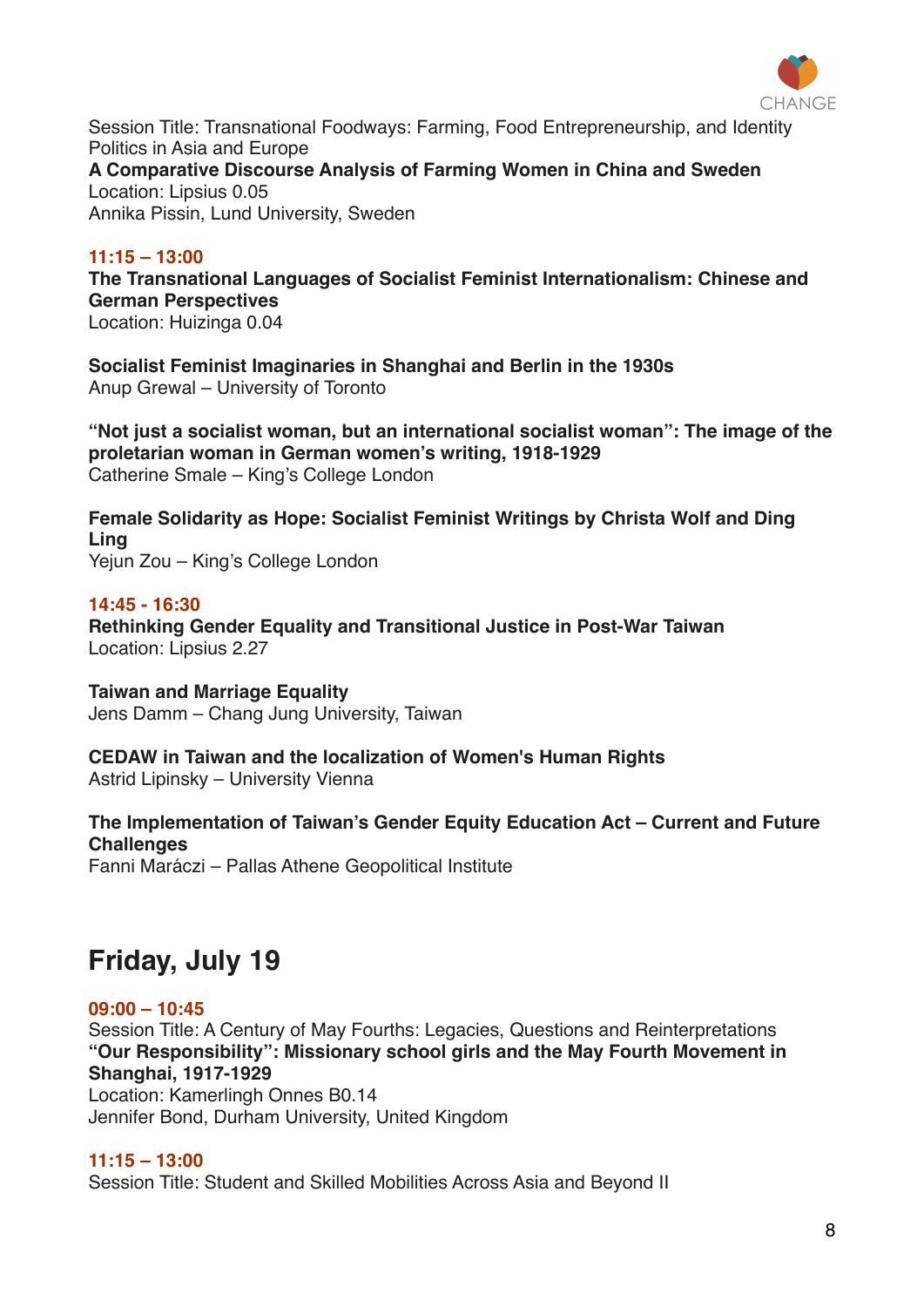

**Asian Women Scientists on the Move: Privilege, Prejudice and Pressure** Location: Kamerlingh Onnes C1.31 Anju Mary Paul, Yale-NUS College, Singapore

**14:45 – 16:30** Session Title: Migrant Workers: Rights, Policy and Practice II **Gendered Migration in Asia: A Study of Low-Wage Female Migrant Workers from China to Singapore** Location: Lipsius 0.02 Wei Yang, Nanyang Technological University, Singapore

# **Individual Presentations**

## **Tuesday, July 16**

#### **10:00 – 11:45**

Session Title: ICAS Book Prize 'Humanities' – Shortlisted Authors **After Eunuchs: Science, Medicine, and the Transformation of Sex in Modern China** Location: Kamerlingh Onnes B0.17 Howard Chiang, University of California, Davis, United States

Session Title: Marriage Migration: Emotions, Socio-Economic Decisions and State Policies **Wife or Maid? Chinese Marriage Migrants' Lives in Taiwanese Households** Location: Kamerlingh Onnes A0.14 Paoyi Huang, City University of New York, United States

#### **13:30 – 15:15**

Session Title: B&D Carousel: Migration for a Multitude of Reasons **Illusions and Suffering: Chinese Migrants in Paris** Location: Huizinga 0.23c Simeng Wang, The French National Center for Scientific Research (CNRS), France

## **Wednesday, July 17**

**09:00 – 10:45** Session Title: Emotion and Transnational Migration in Asia and Europe I **The Pleasure of Being Useful: Ageing Japanese Men, Migration and Encore Careers in Dalian, China** Location: Kamerlingh Onnes B0.30 Kumiko Kawashima, Macquarie University, Australia

#### **11:15 – 13:00**

Session Title: Parenting Practices in Public Policy and Media in Contemporary China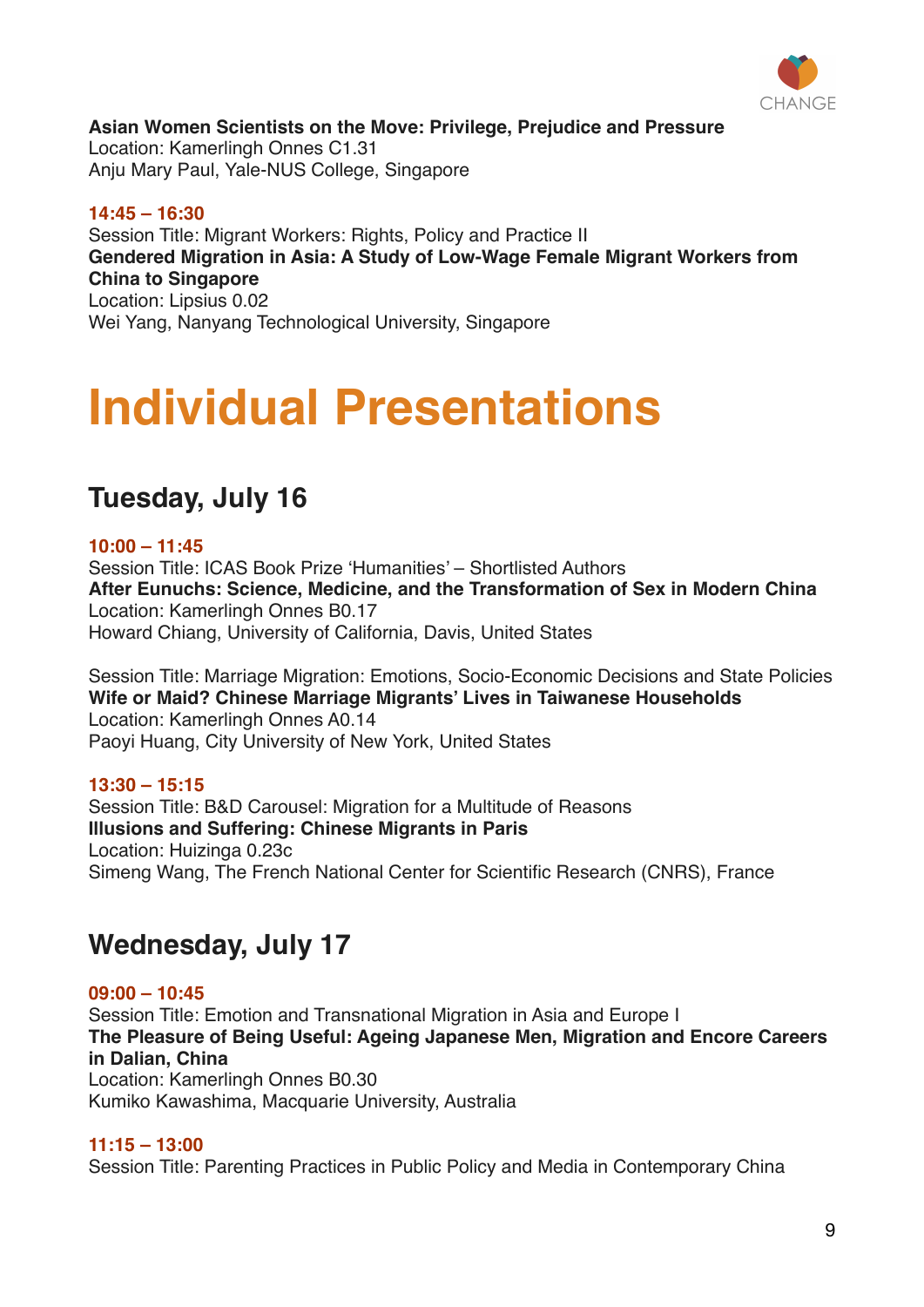

#### **Marrying the Perfect Child — Middle Class Norms and Intergenerational Arrangements in the Marriage Corners of Urban China**

Location: Kamerlingh Onnes B0.20 Jean-Baptiste Pettier, Affective Societies Collaborative Research Center, Freie, Universität Berlin, Germany

#### **14:45 – 16:30**

Session Title: Temporalities and Social Activities in Changing Asian Rural Societies I **Temporalities of Marriage in Contemporary Rural China: Harmonization Between Ritual Practices and Life Rhythms** Location: Kamerlingh Onnes C0.04 Renyou Hou, Institut Nationales des Langues et Civilisation Orientales, France

Session Title: Temporalities and Social Activities in Changing Asian Rural Societies I **The Time Challenges of Beauty Pageant for Gyarong (China)** Location: Kamerlingh Onnes C0.04 Jingming Fan, Université Paris Nanterre, France

Session Title: Liberating Oppressed voices **New Digital Media and Changing Gender Roles: The Rise of Women Cultural Entrepreneurs in a Globalising China** Location: Kamerlingh Onnes A0.28

Daria Berg, Giorgio Strafella — University of St.Gallen, Switzerland

#### **17:00 – 18:45**

Session Title: **East and Southeast Asian Queer Cultures in Transnational Frames** Location: Kamerlingh Onnes B0.20 **Queer Chinese Malaysians' Educational Migration to Taiwan** Ting-Fai Yu, Monash University Malaysia, Malaysia **Walking Up to the Front: Assembling Gay Live Streamers, Reconfiguring Chinese Gay Male Subjectivities on Gay Dating Apps** Shuaishuai Wang, University of Amsterdam, Netherlands

Session Title: Enterprising-self in China's New Economy: The State, Technology and Individual

**Wandering Internet Celebrities: Beauty Bloggers and Cross-platform Production** Location: Kamerlingh Onnes A0.28 Zexu Guan, Leiden University, Netherlands

Session Title: Enterprising-self in China's New Economy: The State, Technology and Individual

**From Apprentice to Entrepreneur: Rural Migrant Women and Affective Labour in the Shanghai Beauty Parlour Industry**

Location: Kamerlingh Onnes A0.28

Penn Tsz Ting Ip, University of York, Canada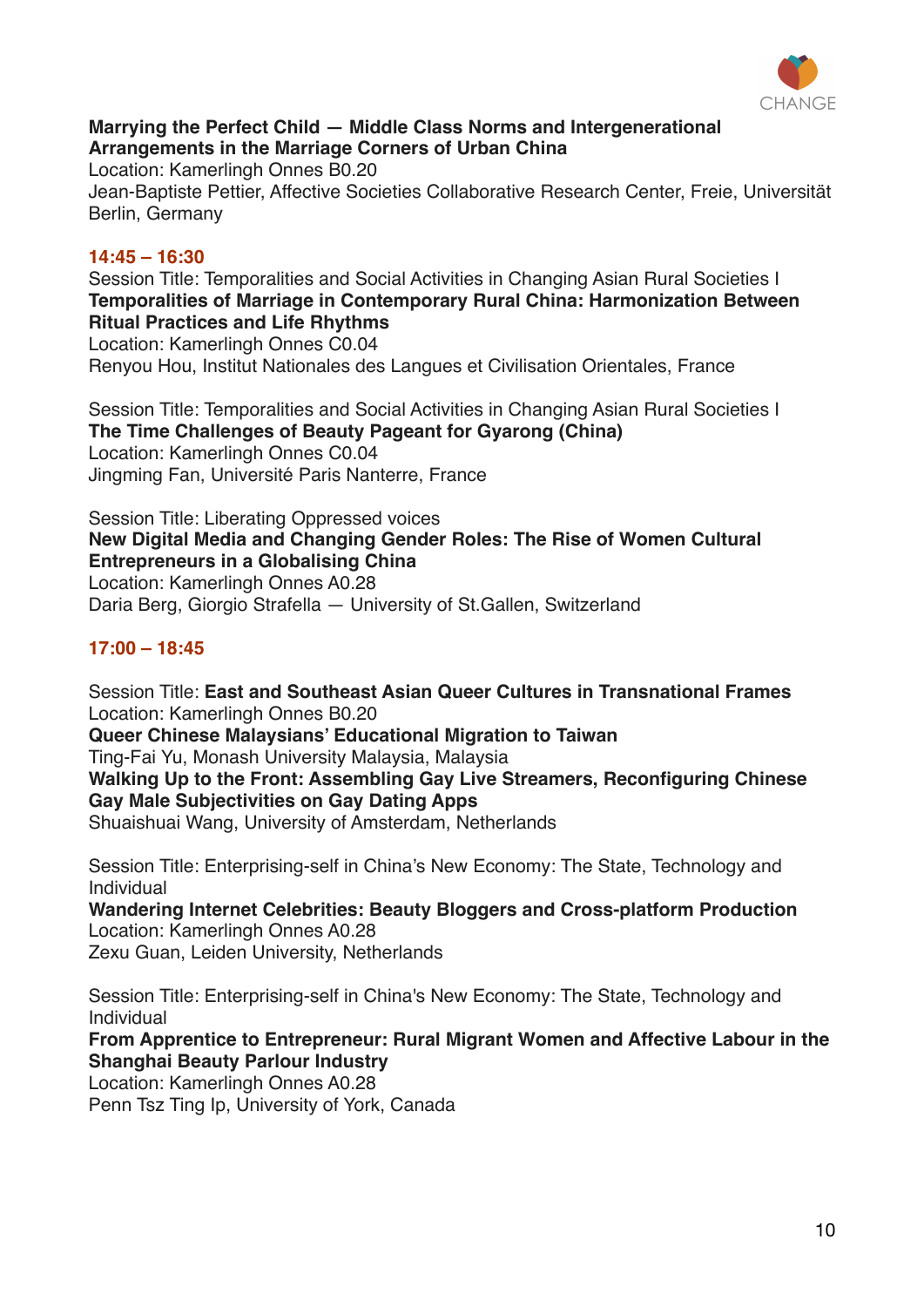

## **Thursday, July 18**

#### **09:00 – 10:45**

Session Title: B&D Carousel: Art, Museums and a Personal Reflection **#notesofapatriot : On Ghana, Asia, China, Fela, Women, Zidane and More** Location: Huizinga 0.04 Lloyd Amoah, Centre for Asian Studies, University of Ghana, Ghana

Session Title: Transnational Foodways: Farming, Food Entrepreneurship, and Identity Politics in Asia and Europe

**A Comparative Discourse Analysis of Farming Women in China and Sweden** Location: Lipsius 0.05 Annika Pissin, Lund University, Sweden

Session Title: B&D Carousel: Economic Developments **Towards Gender Diversity on the Boards of Listed Firms in China and India?** Location: Huizinga 0.23c Alice de Jonge, Monash University, Australia

#### **11:15 – 13:00**

Session Title: Writing and Gender I

**Trouble Women,Trouble Comedy:Li Jianwu's Adaption of Lysistrata in Shanghai (1946)**

Location: Lipsius 0.02 Jian Zhang, Hong Kong Polytechnic University, Hong Kong

Session Title: **Sexuality and Discontent II** Location: Kamerlingh Onnes C0.04 **Counter Discourses to Sex Binarism in May Fourth Literary Feminism** Xi Liu, Xi'an Jiaotong-Liverpool University, China **Fire in My Heart: Smoldering Pornographies on the Chinese Internet** Katrien Jacobs, Chinese University of Hong Kong, Belgium

#### **14:45 – 16:30**

Session Title: Revisiting Urban Spaces in Late Imperial China Through Visuality and **Materiality Picturing Urban Pleasures of Nanjing: Courtesans, Gender, and Representations in Ming Dynasty** Location: Lipsius 3.08 Yizhou Wang, Ruprecht-Karls-Universität Heidelberg, Germany

Session Title: Chinese Diaspora: Historical Trajectories and current Socio-Economic Influence in the Global World I

**Emotional Geographies, Hyper-mobility and Transnationalism: Migrant Women's Circulations Between China and Taiwan**

Location: Huizinga 0.06 Beatrice Zani, Lyon 2 University, France

Writing and Gender II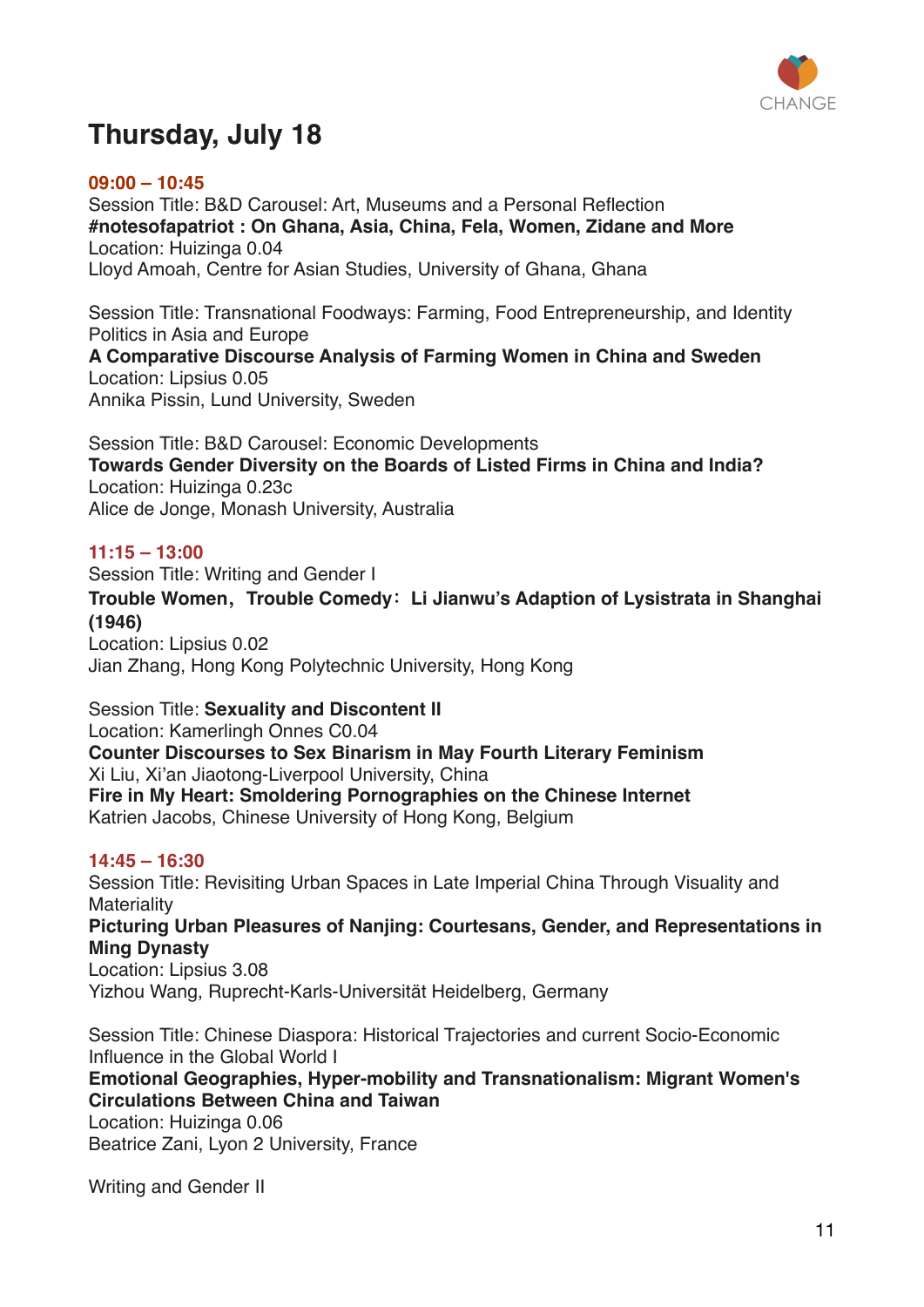

Location: Lipsius 0.02 **Feminist Approaches to Reflecting on the Cultural Revolution – Contextual and Textual Study on Literary Works by Chinese Female Writers in 1990s** Luming Zhang, Duke University, United States **The Weakening of "Yin": The Suicide and the Unpunished Endings of Wanton Women in Ming-Qing Fiction** Ziyi Hu, University of Hong Kong, Hong Kong

## **Friday, July 19**

#### **09:00 – 10:45**

Session Title: A Century of May Fourths: Legacies, Questions and Reinterpretations **"Our Responsibility": Missionary school girls and the May Fourth Movement in Shanghai, 1917-1929** Location: Kamerlingh Onnes B0.14 Jennifer Bond, Durham University, United Kingdom

#### **11:15 – 13:00**

Session Title: Social Engagement and Activism II **A Traitor or Patriot: Yang Yinyu and Her Struggling in Masculine Society and Nationalism in China** Location: Lipsius 2.27 Xuening Kong, University at Buffalo (SUNY), United States

Session Title: Student and Skilled Mobilities Across Asia and Beyond II **Asian Women Scientists on the Move: Privilege, Prejudice and Pressure** Location: Kamerlingh Onnes C1.31 Anju Mary Paul, Yale-NUS College, Singapore

Session Title: Language and Literature of China **The Functions of the Wu Dialect in the Sing-Song Girls of Shanghai** Location: Kamerlingh Onnes A0.14 Wen He, IrAsia, Aix-Marseille University, France

Session Title: Governance, Religion and Ethnic Others: A View from Southwest China **Religion and Gender: Yao Female Singers and Their Relation with Panhu** Location: Lipsius 0.05 Meiwen Chen, Independent Scholar, Netherlands

#### **14:45 – 16:30**

Session Title: Migrant Workers: Rights, Policy and Practice II **Gendered Migration in Asia: A Study of Low-Wage Female Migrant Workers from China to Singapore** Location: Lipsius 0.02 Wei Yang, Nanyang Technological University, Singapore

Session Title: Lifestyle, Identities and Social Capital in China, Japan and Korea **Modern Chinese Parenthood: Cultural Identities in Flux** Location: Lipsius 0.28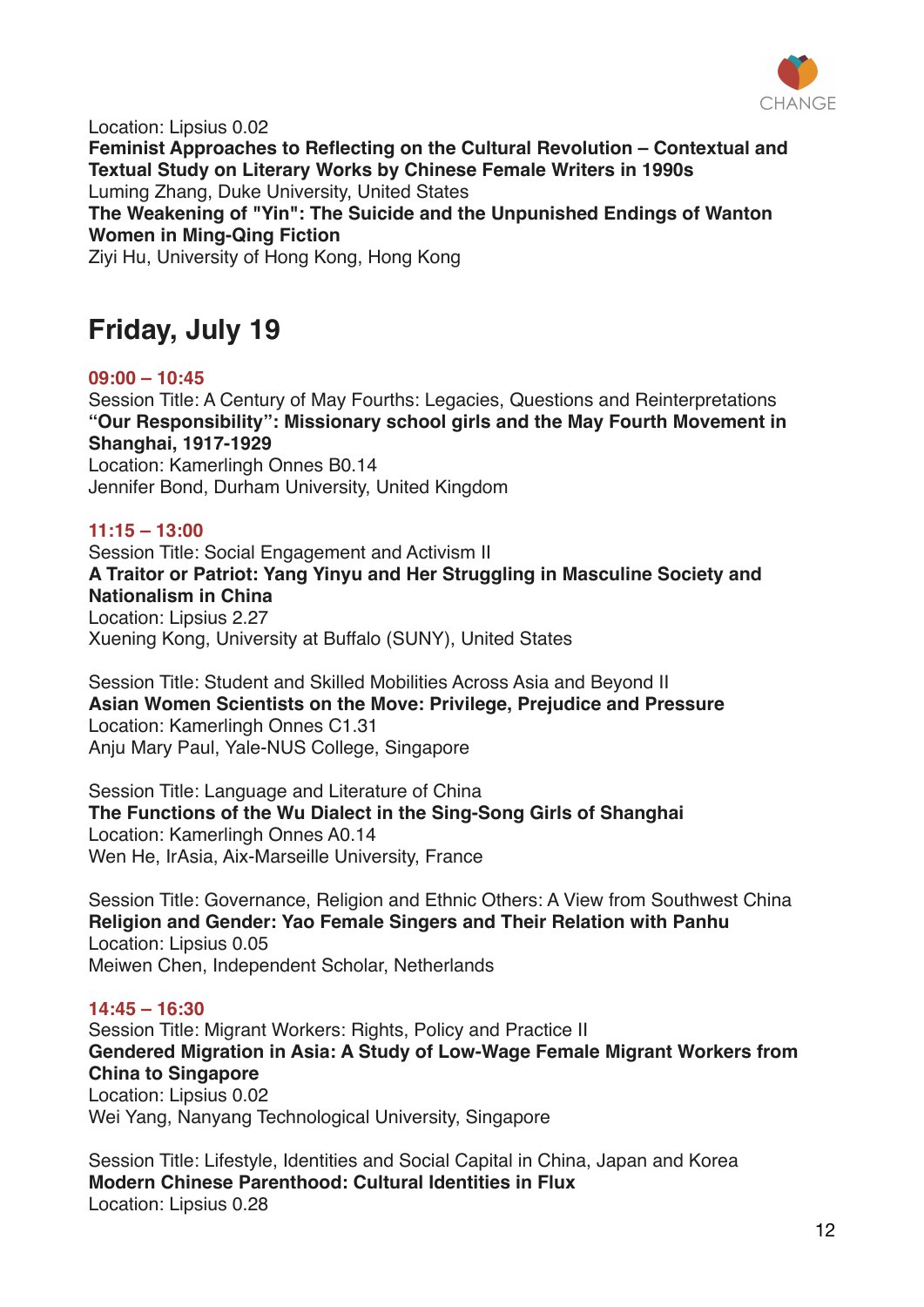

Marleen Spijkman, University of Twente, Netherlands; Co-Author(s) Menno de Jong, University of Twente, Netherlands, Ke Xue, Shanghai Jiaotong University, China

Session Title: Fictional Realities **Tragicomedy: Modern Love and New Women in Yang Jiang's Translated "Comedy of Manners"**

Location: Kamerlingh Onnes A0.02 Xi Tian, Bucknell University, United States

Dynastic History I **Party, Ball, and Hostess: The Politics of Gender and Etiquette in Late Qing Diplomacy** Location: Kamerlingh Onnes C0.20 Xia Shi, New College of Florida, United States

#### **17:00 – 18:45**

Session Title: War and Conflict III **Imagining Female Heroism: Three Tales of the Woman Fighter in Republican China** Location: Kamerlingh Onnes B0.16 Iris Ma, University of Notre Dame, United States

# **Full panels and roundtables**

### **Tuesday, July 16**

#### **10:00 – 11:45**

**Religion, Politics, and the Representation of Chinese Women: Transdisciplinary Perspectives** Location: Huizinga 0.26

**Breaking the Reputation of Female Rule in China:Daoism and the Rewriting of the History of the Reign of Wu Zetian (624-705)** Timothy Barrett – University of London

**From Mother Love to Spiritual Communities: The Political Vision in Su Xuelin's Jixin** Maram Epstein – University of Oregon

**Mary C.K. Chang, Another Face of Zhang Zhujun?** Ellen Widmer – Wellesley College

**Peace activism in the Women's Movement in Republican China** Louise Edwards – University of New South Wales

### **Wednesday, July 17**

**17:00 – 18:45**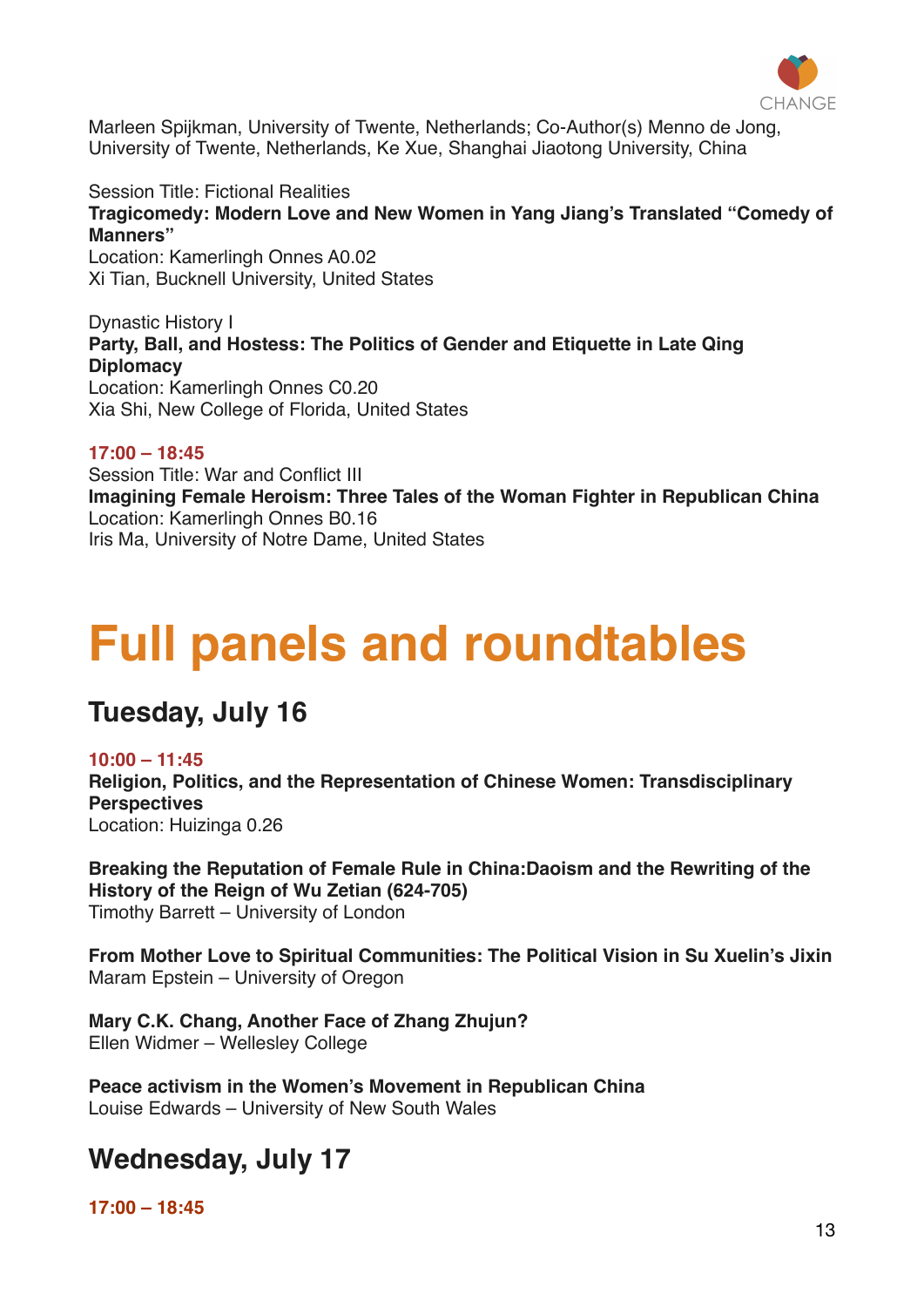

#### **Roundtable: New Approaches to "Race" in Asia**

Location: Kamerlingh Onnes B0.14

Elizabeth LaCouture University of Hong Kong, Hong Kong

Jason Petrulis University of Hong Kong, Hong Kong

Sonja Thomas Colby College, United States

Lawrence Chua Syracuse University, United States

## **Thursday, July 18**

**09:00 – 10:45 Gender and Social Policy in China** Location: Lipsius 2.27

**"Han Teacher in the Uyghur School": Nation, Muslim, and Military Wives in Chinese State Propaganda** Zheng Ying – Netherlands

**Feminism or Marketability: The "Beauty Writer" and "Body Writing" Phenomenon in China and the World** Jolin Tian – University of Wollongong

**Inside Work: Transformations in the Exploitation of Rural Women in Modern China** Tamara Jacka – Australian National University

**Mainland Chinese New Age Milieu and the Post-Maoist Balancing of Yin and Yang** Anna Iskra – University of Hong Kong

#### **11:15 – 13:00**

**The Transnational Languages of Socialist Feminist Internationalism: Chinese and German Perspectives** Location: Huizinga 0.04

**Socialist Feminist Imaginaries in Shanghai and Berlin in the 1930s** Anup Grewal – University of Toronto

**"Not just a socialist woman, but an international socialist woman": The image of the proletarian woman in German women's writing, 1918-1929** Catherine Smale – King's College London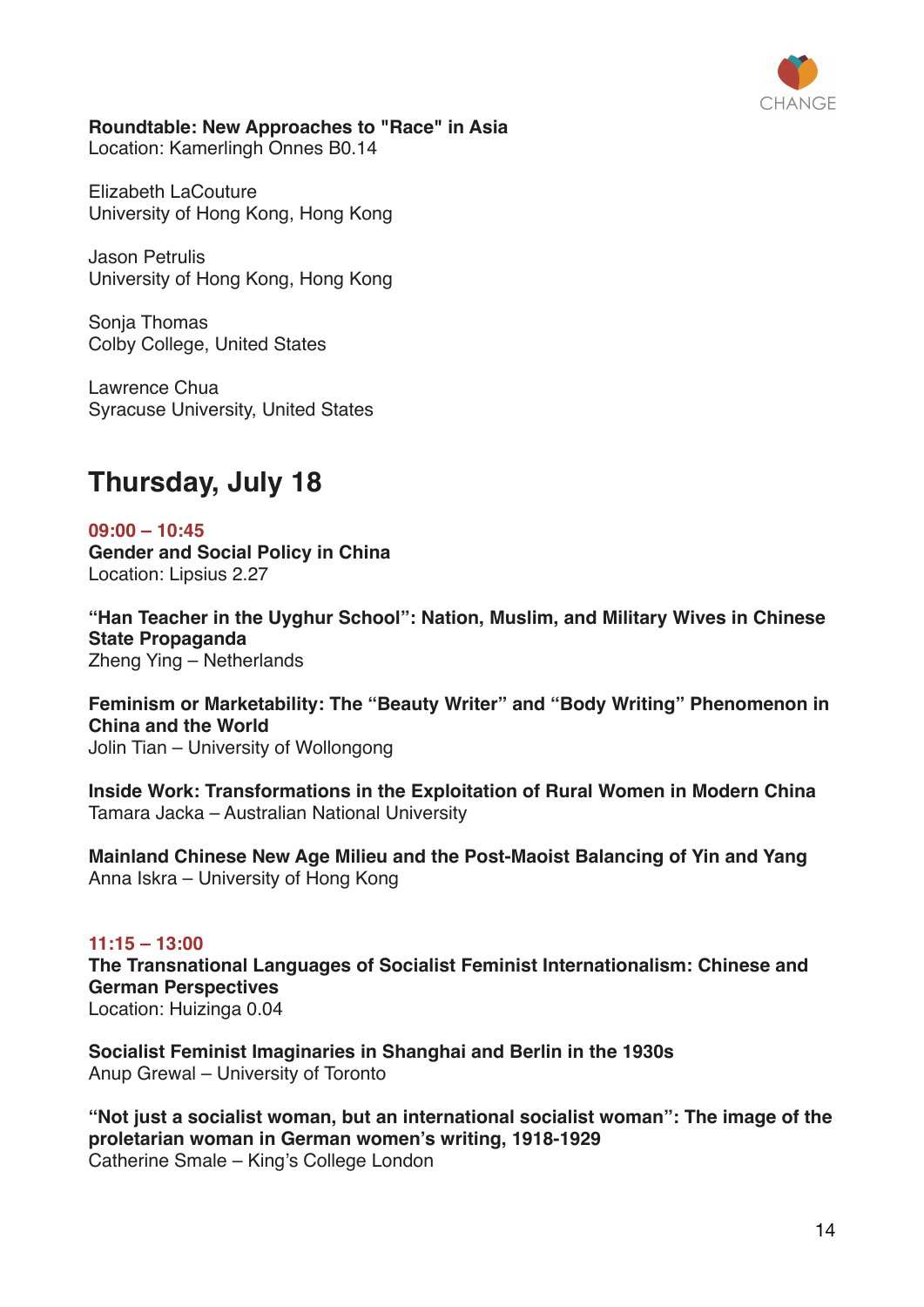

**Female Solidarity as Hope: Socialist Feminist Writings by Christa Wolf and Ding Ling** Yejun Zou – King's College London

#### **14:45 – 16:30**

**The Threat of the Beautiful Woman: The Influence – or Lack of – European Feminism in Chinese Representations of the Feminine / Feminism** Location: Kamerlingh Onnes B0.13

**Yang Fudong and the ambiguities of female power in contemporary Chinese art,**  Christine Vial Kayser – Creops, Paris IV-Sorbonne

**'My Body Says': Performing Vagina Monologues and Enacting Transnational Feminism in Contemporary China** Hongwei Bao – University of Nottingham

**Girls who drink human blood: Lipstick, feminism, and the male gaze in Xiao Hong's fiction** Coraline Jortay – Université libre de Bruxelles

**The image of the "modern girl" in the Republican Shanghai in the writings and images of Ye Lingfeng** Marie Laureillard – Lumière-Lyon 2 University

**Rethinking Gender Equality and Transitional Justice in Post-War Taiwan** Location: Lipsius 2.27

**Taiwan and Marriage Equality** Jens Damm – Chang Jung University, Taiwan

**CEDAW in Taiwan and the localization of Women's Human Rights** Astrid Lipinsky – University Vienna

**The Implementation of Taiwan's Gender Equity Education Act – Current and Future Challenges**

Fanni Maráczi – Pallas Athene Geopolitical Institute

#### **17:00 – 18:45**

**Women Empowerment and Female Images in Asia** Location: Lipsius 2.27

**Feminine Visibility, The Self and Design in Early Twentieth Century Visual Culture in China** Sandy Ng – Hong Kong Polytechnic University

**Revising women's work: Representing the production of cotton in 18th-century China**

Roslyn Lee Hammers – University of Hong Kong